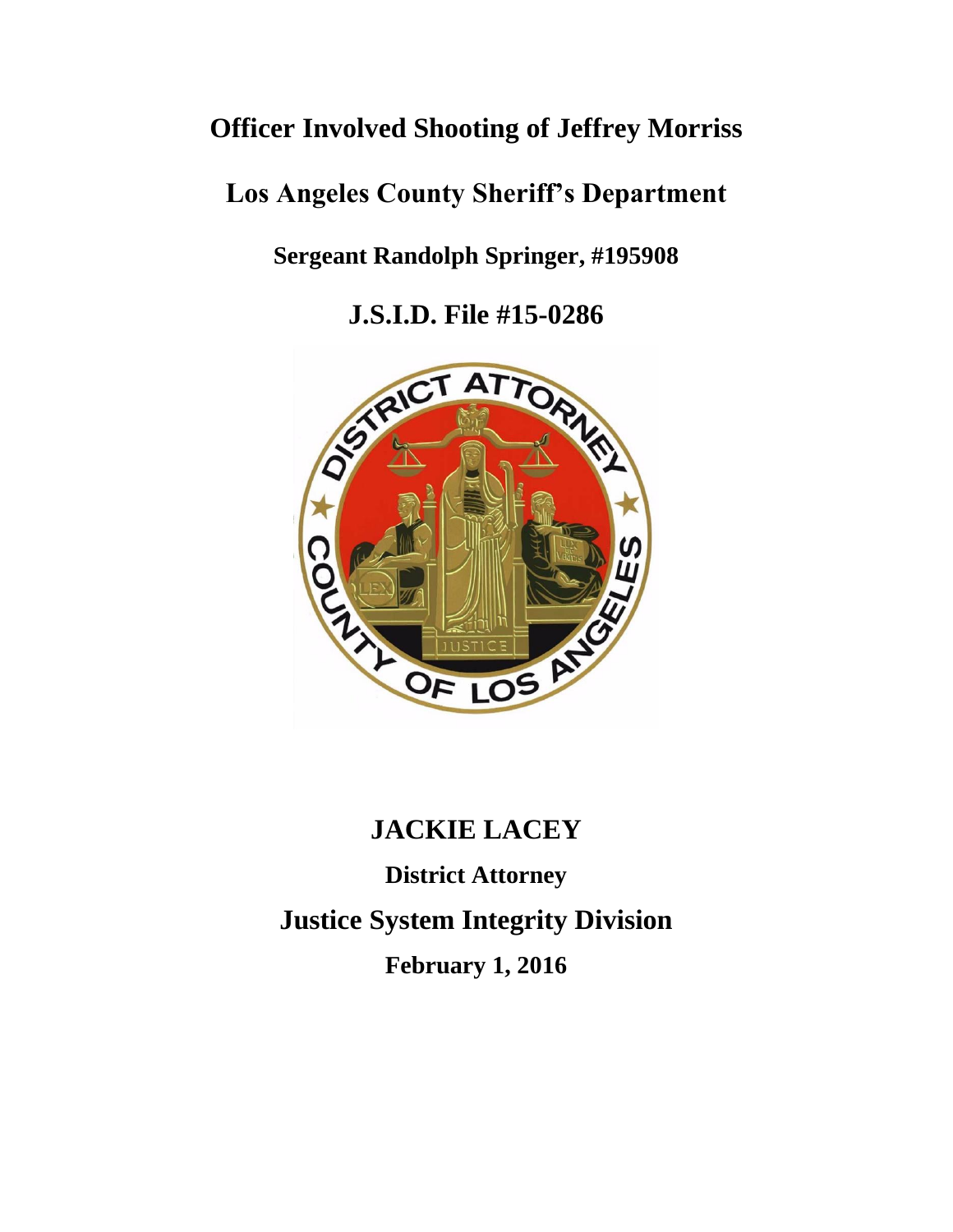#### **MEMORANDUM**

- TO: CAPTAIN STEVEN KATZ Homicide Bureau Los Angeles County Sheriff's Department 1 Cupania Circle Monterey Park, California 91755 FROM: JUSTICE SYSTEM INTEGRITY DIVISION Los Angeles County District Attorney's Office RE: Officer Involved Shooting of Jeffrey Morriss J.S.I.D. File #15-0286 L.A.S.D. File #015-03181-6713-055
- DATE: February 1, 2016

The Justice System Integrity Division of the Los Angeles County District Attorney's Office has completed its review of the June 1, 2015, non-fatal shooting of Jeffrey Morriss by Los Angeles County Sherriff's Department (LASD) Sergeant Randolph Springer. It is our conclusion that Sergeant Springer acted in lawful self-defense at the time he fired his weapon.

The District Attorney's Command Center was notified of this shooting on June 1, 2015, at 7:29 p.m. The District Attorney Response Team responded and was given a briefing and walkthrough of the scene by LASD Sergeant Fred Reynolds.

The following analysis is based on reports submitted to our office by the LASD Homicide Bureau. No compelled statements, if any exist, were considered in this analysis.

#### **FACTUAL ANALYSIS**

 $\overline{a}$ 

On June 1, 2015, LASD Sergeant Randolph Springer was uniformed and driving a marked Chevrolet Tahoe in the City of Van Nuys, traveling eastbound on the Orange Line Busway approaching Densmore Avenue.<sup>1</sup> He encountered a red light and as he came to a stop, he looked to his left and saw Jeffrey Morriss and an unknown male engaged in conversation. They were standing approximately 15 feet apart and approximately 15 feet north of Springer's vehicle. Morriss was holding what appeared to be a gray, sawed-off rifle in his right hand. The rifle was held by the pistol grip handle and the barrel was pointed in a downward direction.

<sup>&</sup>lt;sup>1</sup> The Orange Line Busway is an east/west asphalt roadway with one lane of traffic in each direction. It is restricted to bus and law enforcement vehicle traffic. The general public is prohibited from driving, walking or riding bicycles on this busway, except for designated crossing points. Densmore Avenue is a north/south asphalt street with lanes of travel in each direction. Access to the Orange Line Busway from southbound Densmore Avenue is restricted by a green metal, five foot tall, locked, swinging gate.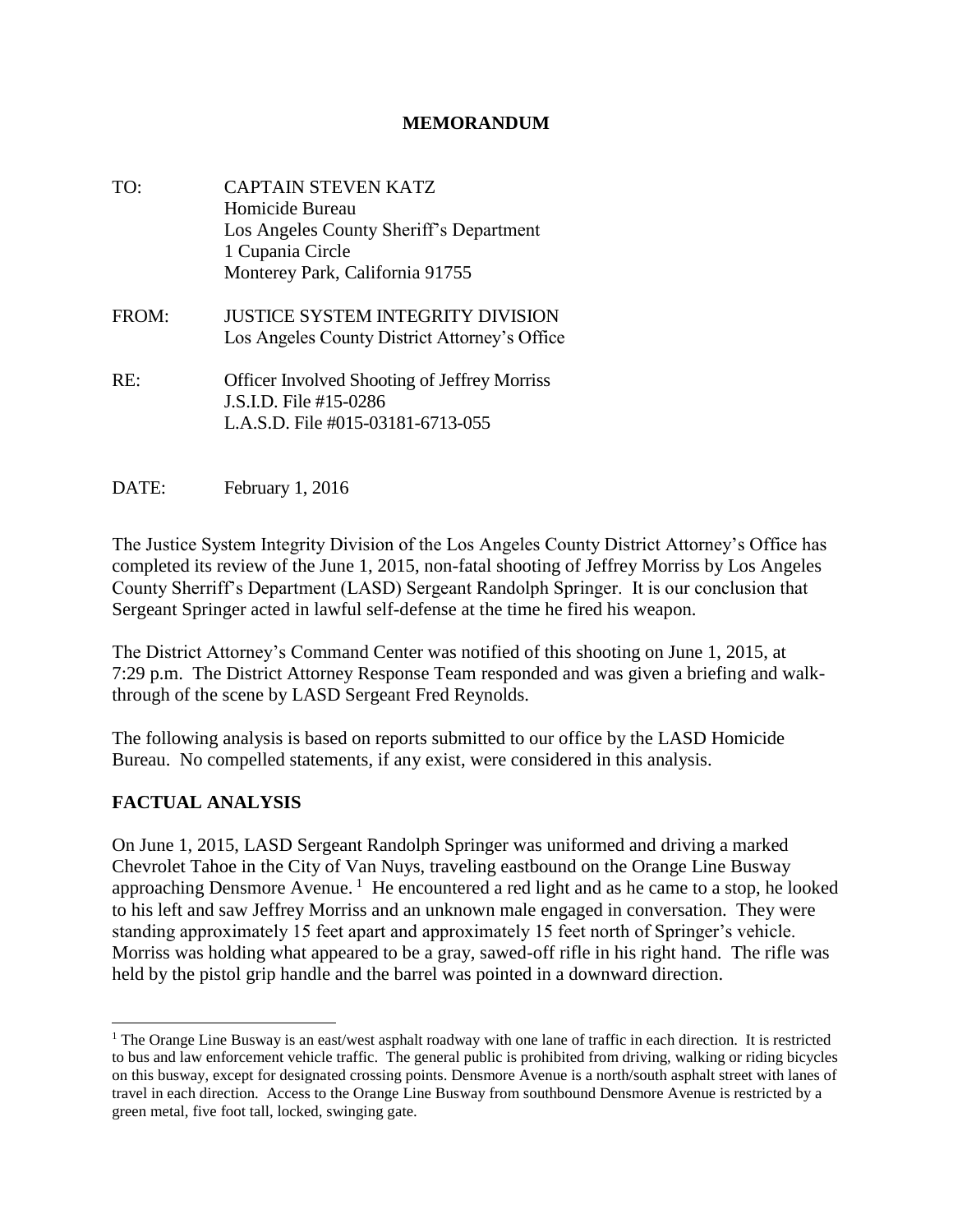Immediately upon seeing the firearm, Springer unholstered his duty pistol. He was in the process of ordering Morriss to drop the rifle when Morriss turned in a counterclockwise direction, looked in Springer's direction, raised the rifle to his chest, and pointed the barrel of the rifle directly at him. Believing he was going to be shot by Morriss, Springer fired one round, striking Morriss in the abdomen, and causing him to fall to the ground.<sup>2</sup> Morris was later transported to Northridge Medical Center where he was treated for his injury.<sup>3</sup>

Morriss' weapon was recovered from the scene. It was a Crossman, Model 1077, RepeatAir, semiautomatic pellet rifle. $4$  The rifle had been modified by cutting down the butt stock to a pistol grip configuration, thereby making it more concealable in public.<sup>5</sup>

On June 3, 2015, the Los Angeles County District Attorney's Office charged Morriss with a violation of Penal Code section 245(c), assault with a deadly weapon on a peace officer, and Penal Code section  $417(c)$ , exhibiting a firearm in the presence of a peace officer.<sup>6</sup> On June 3, 2015, Morriss pled no contest to Penal Code section 417(c) and received a probationary sentence.<sup>7</sup>

### **LEGAL ANALYSIS**

According to the law in California, a person acted in lawful self-defense or defense of another if (1) he reasonably believed that he or someone else was in imminent danger of being killed or suffering great bodily injury and (2) he reasonably believed that the immediate use of deadly force was necessary to defend against that danger. If the person's beliefs were reasonable, the danger does not need to have actually existed. CALCRIM No. 505.

"The 'reasonableness' of a particular use of force must be judged from the perspective of a reasonable officer on the scene, rather than the 20/20 vision of hindsight…The calculus of reasonableness must embody allowance for the fact that police officers are often forced to make split-second judgments—in circumstances that are tense, uncertain, and rapidly evolving—about the amount of force that is necessary in a particular situation." Graham v. Conner (1989) 490 U.S. 386, 396-397.

l <sup>2</sup> Springer fired while still seated in his patrol vehicle. The bullet penetrated through the driver's side door frame of the Tahoe before striking Morriss.

<sup>&</sup>lt;sup>3</sup> Morriss had a single, through and through gunshot wound to his abdomen.

<sup>4</sup> This pellet rifle is capable of firing a lead projectile at a velocity of 625 feet per second and its rifled barrel

increases its accuracy. It has the appearance of an actual rifle such as a Ruger 10-22 or M1 .30 caliber carbine.

<sup>&</sup>lt;sup>5</sup> The male with whom Morriss was speaking prior to the incident was identified as Joshua Brandy. Brandy was asked to remain in the area while the first deputies to respond attended to Morriss and the scene. Brandy agreed to remain in the area but walked away before he could be interviewed. Brandy was not located during this investigation. There were no other percipient witnesses to the incident.

<sup>6</sup> Case number LA081098.

<sup>7</sup> Morriss was interviewed and stated that he is homeless and was carrying the pellet rifle for protection from Joshua Brandy and others who had previously assaulted him. Brandy had offered him narcotics and the two had an unpleasant exchange, which led to Morriss firing a pellet over Brandy's head shortly before the incident. Morris said he was holding the rifle at chest level when Springer drove in his line of fire. Springer told him to drop the weapon. As Morriss was moving it towards the ground, Springer shot him.